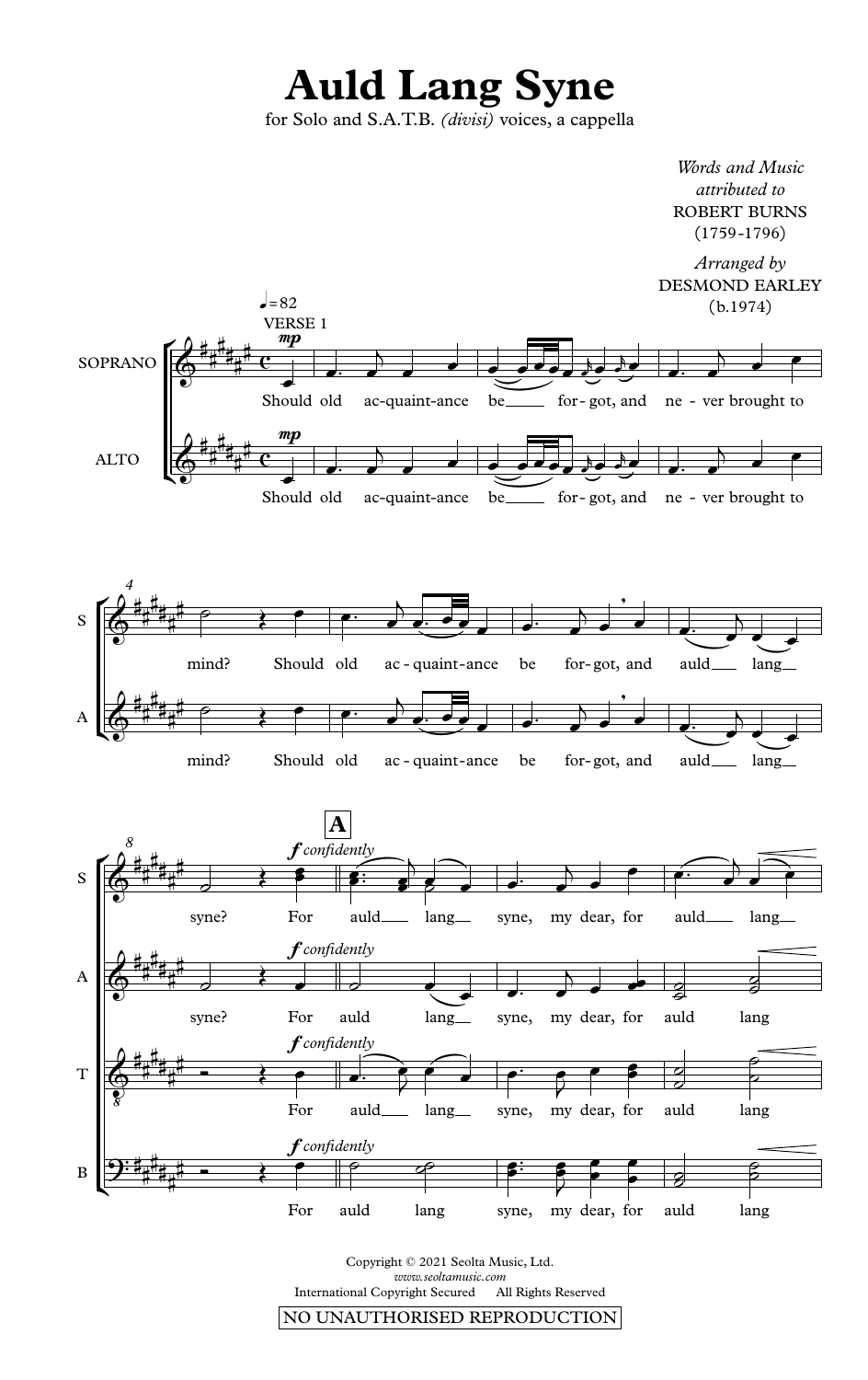



\*one bass didgeridoo/overtones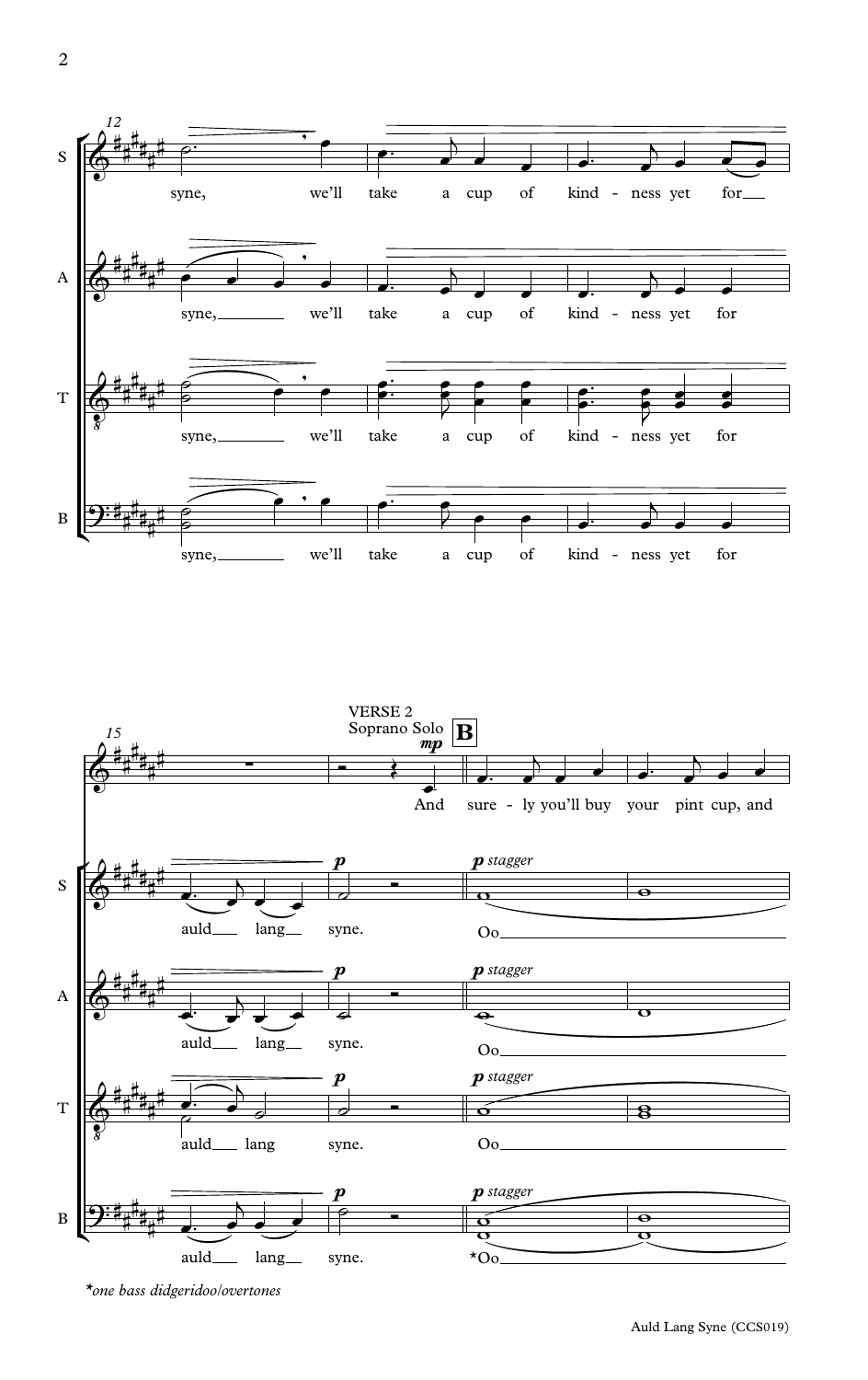